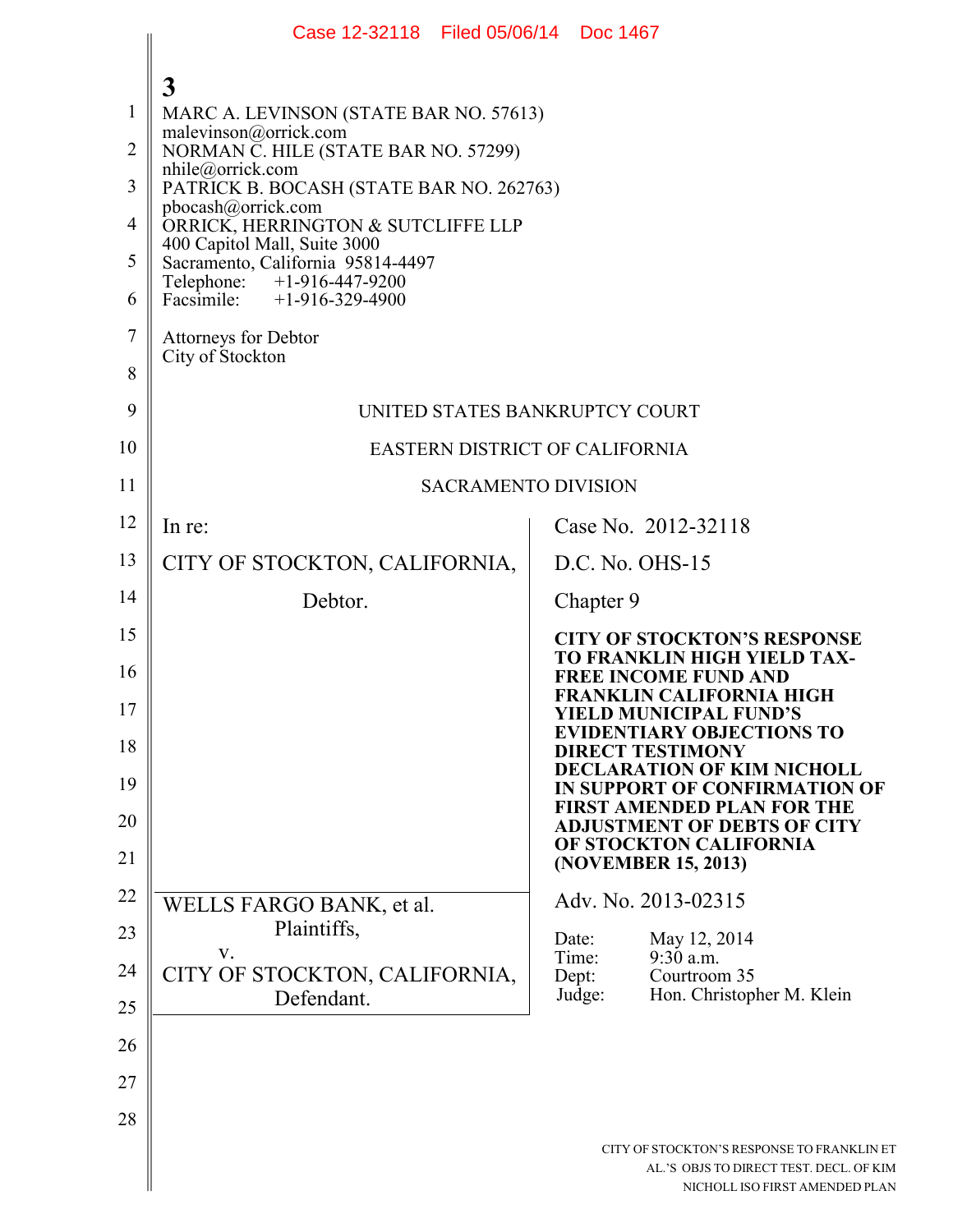## Case 12-32118 Filed 05/06/14 Doc 1467

| $\mathbf{1}$                                                                                 | Pursuant to paragraph 44 of the Order Governing The Disclosure And Use Of Discovery                                                                                                                                                                                                                                                                                                                                                                                                                                                                                                                                                                                                                                                                                                                                                                                                         |                                                                                                                                                                                                 |                                                                                                                                                                                                                                                                                                                                                                                                                                                                                                                                    |  |
|----------------------------------------------------------------------------------------------|---------------------------------------------------------------------------------------------------------------------------------------------------------------------------------------------------------------------------------------------------------------------------------------------------------------------------------------------------------------------------------------------------------------------------------------------------------------------------------------------------------------------------------------------------------------------------------------------------------------------------------------------------------------------------------------------------------------------------------------------------------------------------------------------------------------------------------------------------------------------------------------------|-------------------------------------------------------------------------------------------------------------------------------------------------------------------------------------------------|------------------------------------------------------------------------------------------------------------------------------------------------------------------------------------------------------------------------------------------------------------------------------------------------------------------------------------------------------------------------------------------------------------------------------------------------------------------------------------------------------------------------------------|--|
| $\overline{2}$                                                                               | Information And Scheduling Dates, Etc. [Dkt. Nos. 1224 (Case), 16 (Proceeding)], as amended                                                                                                                                                                                                                                                                                                                                                                                                                                                                                                                                                                                                                                                                                                                                                                                                 |                                                                                                                                                                                                 |                                                                                                                                                                                                                                                                                                                                                                                                                                                                                                                                    |  |
| 3                                                                                            | by the Order Modifying Order Governing The Disclosure And Use Of Discovery Information                                                                                                                                                                                                                                                                                                                                                                                                                                                                                                                                                                                                                                                                                                                                                                                                      |                                                                                                                                                                                                 |                                                                                                                                                                                                                                                                                                                                                                                                                                                                                                                                    |  |
| $\overline{4}$                                                                               | And Scheduling Dates, Etc. [Dkt. Nos. 1242 (Case), 18 (Proceeding)] (collectively, the "Orders"),                                                                                                                                                                                                                                                                                                                                                                                                                                                                                                                                                                                                                                                                                                                                                                                           |                                                                                                                                                                                                 |                                                                                                                                                                                                                                                                                                                                                                                                                                                                                                                                    |  |
| 5                                                                                            | the City of Stockton, California (the "City"), the debtor and defendant in the above-captioned                                                                                                                                                                                                                                                                                                                                                                                                                                                                                                                                                                                                                                                                                                                                                                                              |                                                                                                                                                                                                 |                                                                                                                                                                                                                                                                                                                                                                                                                                                                                                                                    |  |
| 6                                                                                            | case and adversary proceeding, hereby submits the following responses to Franklin High Yield                                                                                                                                                                                                                                                                                                                                                                                                                                                                                                                                                                                                                                                                                                                                                                                                |                                                                                                                                                                                                 |                                                                                                                                                                                                                                                                                                                                                                                                                                                                                                                                    |  |
| $\tau$                                                                                       | Tax-Free Income Fund and Franklin California High Yield Municipal Fund's (collectively,                                                                                                                                                                                                                                                                                                                                                                                                                                                                                                                                                                                                                                                                                                                                                                                                     |                                                                                                                                                                                                 |                                                                                                                                                                                                                                                                                                                                                                                                                                                                                                                                    |  |
| 8                                                                                            | "Franklin's") Evidentiary Objections to Direct Testimony Declaration of Kim Nicholl In Support                                                                                                                                                                                                                                                                                                                                                                                                                                                                                                                                                                                                                                                                                                                                                                                              |                                                                                                                                                                                                 |                                                                                                                                                                                                                                                                                                                                                                                                                                                                                                                                    |  |
| 9                                                                                            | Of Confirmation Of First Amended Plan For The Adjustment Of Debts Of City Of Stockton                                                                                                                                                                                                                                                                                                                                                                                                                                                                                                                                                                                                                                                                                                                                                                                                       |                                                                                                                                                                                                 |                                                                                                                                                                                                                                                                                                                                                                                                                                                                                                                                    |  |
| 10                                                                                           | California (November 15, 2013) [Dkt. Nos. 1421 (Case), 110 (Proceeding)].                                                                                                                                                                                                                                                                                                                                                                                                                                                                                                                                                                                                                                                                                                                                                                                                                   |                                                                                                                                                                                                 |                                                                                                                                                                                                                                                                                                                                                                                                                                                                                                                                    |  |
| 11<br>12                                                                                     | <b>PARAGRAPH</b><br><b>OBJECTED TO</b>                                                                                                                                                                                                                                                                                                                                                                                                                                                                                                                                                                                                                                                                                                                                                                                                                                                      | <b>GROUNDS FOR</b><br><b>OBJECTION</b>                                                                                                                                                          | <b>RESPONSE TO</b><br><b>OBJECTION</b>                                                                                                                                                                                                                                                                                                                                                                                                                                                                                             |  |
| 13<br>14<br>15<br>16<br>17<br>18<br>19<br>20<br>21<br>22<br>23<br>24<br>25<br>26<br>27<br>28 | 3.<br>I have reviewed the<br>Moore Report and its<br>accompanying exhibits. I<br>also attended Mr. Moore's<br>deposition on April 16,<br>2014. I believe that the<br>opinions, analysis, and<br>conclusions in the Moore<br>Report contain serious<br>flaws. First, the Moore<br>Report contains multiple<br>errors and assumptions that<br>suggest a lack of familiarity<br>with how pension plan<br>contributions are calculated.<br>Second, the Moore Report's<br>comparison of Segal's<br>projections with those of the<br>California Public<br>Employees' Retirement<br>System ("CalPERS") fails to<br>disclose or account for the<br>reasoned differences in<br>assumptions between the<br>two sets of projections,<br>which readily explain the<br>differences in final<br>projections. Finally, while<br>the Moore Report concludes<br>that Stockton's pension<br>contributions are | Franklin objects to the<br>statements in this paragraph<br>because Ms. Nicholl's<br>descriptions of Mr. Moore's<br>report are not the best evidence<br>of that document. FED. R.<br>EVID. 1002. | The statements in this<br>paragraph do not violate FED.<br>R. EVID. 1002 because they<br>are not secondary evidence<br>being offered to prove the<br>content of a writing. See<br>United States v. Mayans, 17<br>F.3d 1174, 1184-85 (9th Cir.<br>1994) (holding that the trial<br>court erred in sustaining best<br>evidence objections to<br>questions regarding witnesses'<br>understanding of the terms of<br>a written plea agreement).<br>Even if they were, Franklin<br>has filed the Moore Report on<br>the Court's docket. |  |